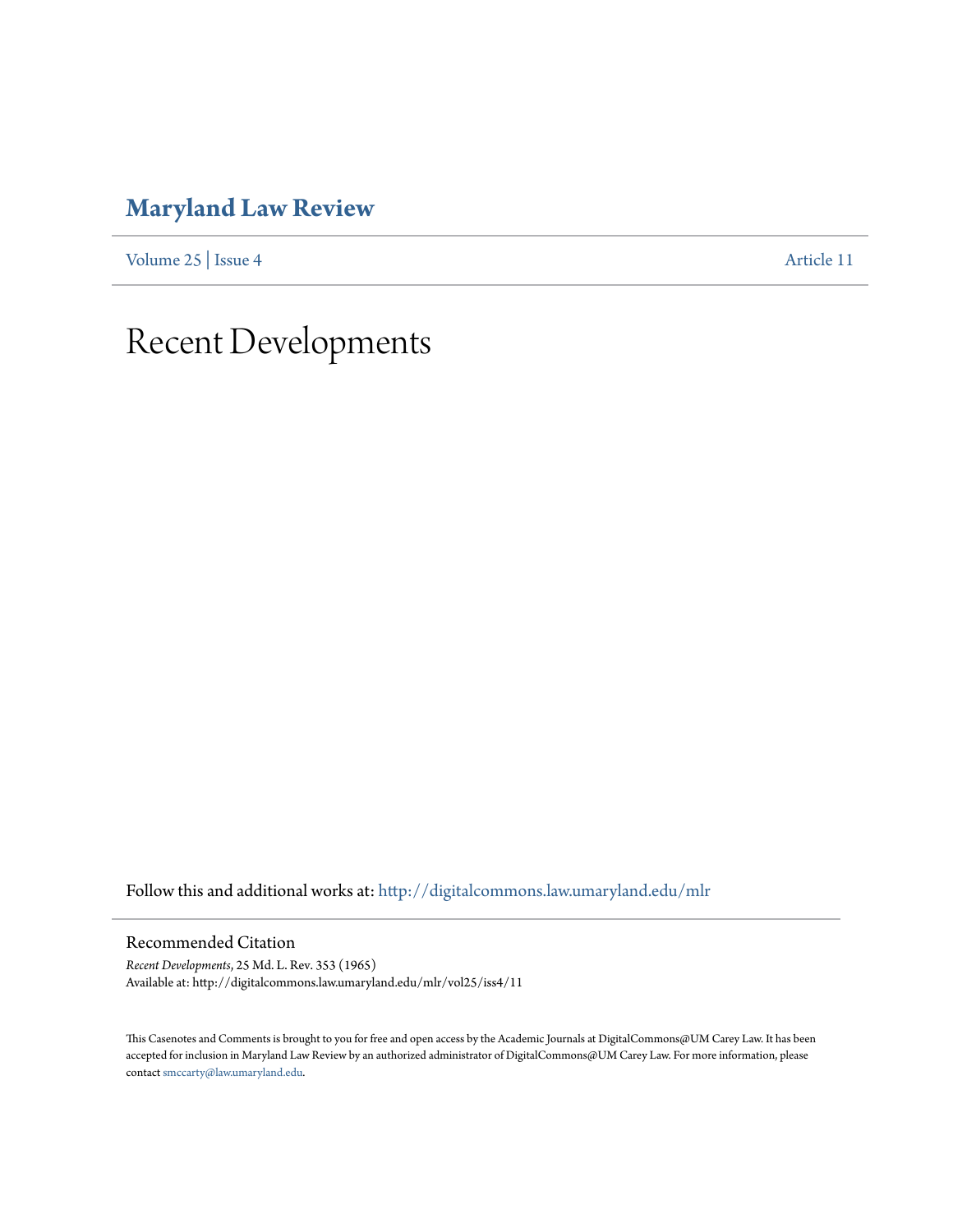## **Recent Developments**

**CONSTITUTIONAL LAW - Provision in Shoplifting Statute Declared in Violation of Maryland Constitution.** *Getz and Getz v. Hutzlers, Inc.* (Sup. Ct. of Balto. City, June 8, 1965), The Daily Record, June 15, 1965, p. 2, col. 6. Plaintiffs, in a suit based on alleged false imprisonment and slander by employees of defendant, filed a motion under Maryland Rule 502 alleging that a provision of the Maryland Shoplifting Statute,<sup>1</sup> which defines the crime of shoplifting and specifies the penalties therefor, was in violation of the Maryland Constitution.2 The provision in question creates a qualified immunity from civil liability for false imprisonment or arrest.<sup>3</sup> The Superior Court of Baltimore City ruled that the statute was void for noncompliance with the Maryland Constitution, because it was foreign to the subject matter stated in the title ("Shoplifting") and because it was not mentioned in the title in any way.

The legislative titling provision of the Maryland Constitution has been the source of a great deal of litigation.<sup>4</sup> The objectives of the constitutional requirement are to prevent the combining of two or more separate subjects in the same act, to notify the members of the legislature of the contents of the bills before them, and to inform the citizens of proposed legislation.5 The Maryland Court of Appeals has broadly interpreted this provision for many years, $6$  but has, on occasion, found

1. MD. Copg ANN. art. 27, § 551A (1964 Supp.). See Kerr, Shoplifting and<br>the Law of Arrest: A Problem in Effective Social Legislation, 19 MD. L. REV. 28<br>(1959), for a discussion of the necessity for a shoplifting statute

3. A merchant, agent or employee of the merchant, who detains or causes the arrest of any person shall not be held civilly liable for detention, slander, malicious prosecution, false imprisonment or false arrest... provided that ...<br>the merchant, agent or employee of the merchant, had at the time of such detention<br>or arrest probable cause to believe that the person committe

shoplifting....<br>MD. Cone ANN. art. 27, § 551A(c) (1964 Supp.).<br>4. See Everstine, Titles of Legislative Acts, 9 Mp. L. Rev. 197 (1948).<br>5. Leonardo v. County Commissioners, 214 Md. 287, 298, 134 A.2d 284, 289 (1957<br>See Ever

6. See, *e.g.*, Beshore v. Town of Bel Air, 237 Md. 398, 206 A.2d 678 (1965) Hitchins v. Cumberland, 177 Md. 72, 8 A.2d 626 (1939); Crouse v. State, 130 Md. 364<br>100 Atl. 361 (1917); and County Commissioners of Dorchester C

for both annexation and zoning of a tract of land was valid, even though zoning was not mentioned in the title, because the fixing of zoning requirements was a proper circumstance and condition of newly annexed land, and therefore was germane to the subject.

The *Hitchins* case held that an act entitled, "An Act to authorize . . . to issue<br>bonds . . . and to use the proceeds thereof for the purpose of paying expenses incident<br>to the construction of a Cross-Town Water Line" was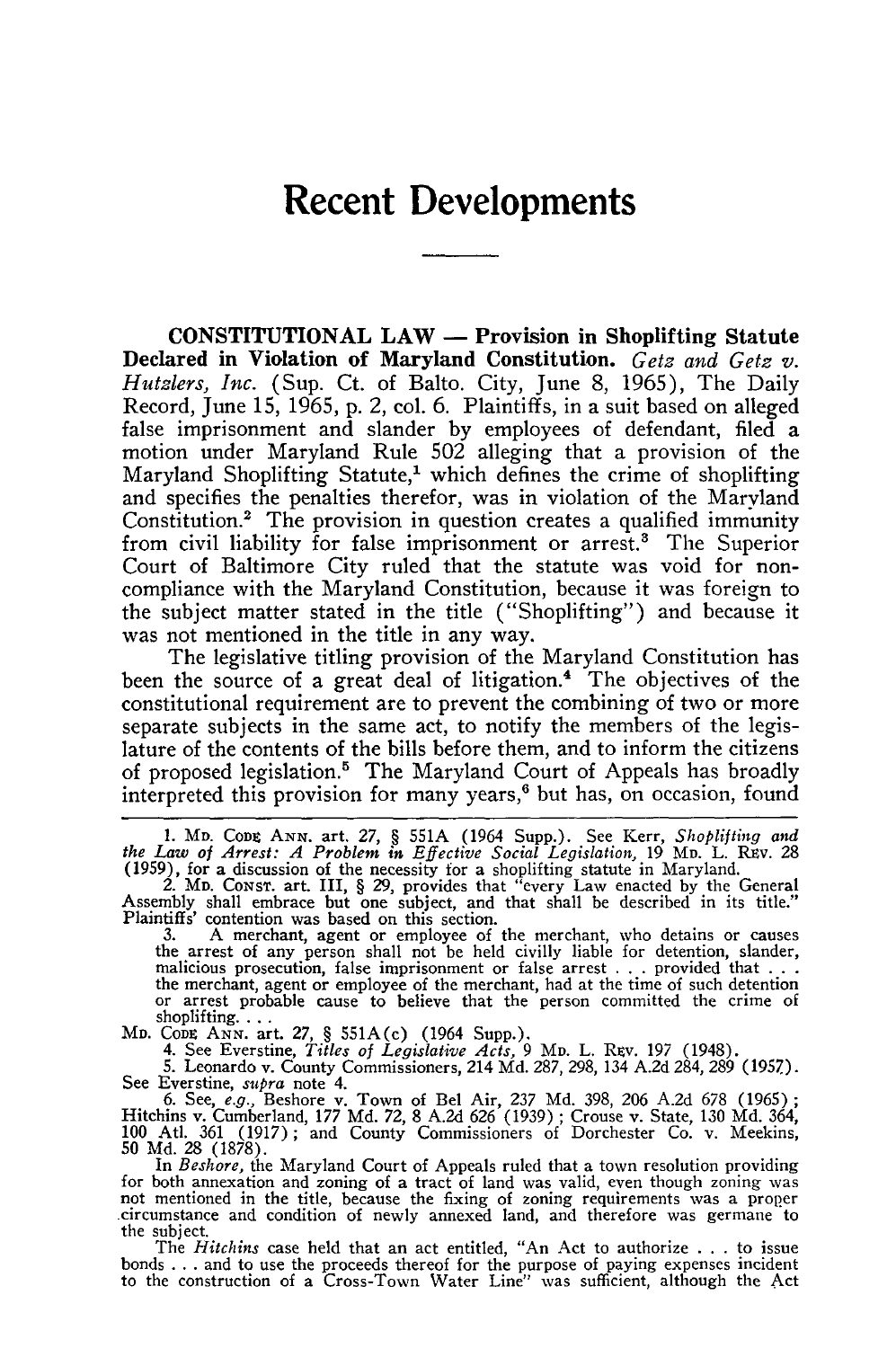some statutes to be void.<sup>7</sup> The court has consistently applied a general presumption which favors the validity of a statute<sup>8</sup> and has also applied a specific presumption that in order for a statute to be declared void because of a defect in the title, it must be clear that there is something in the body of the act that is entirely foreign to the subject matter described in the title.<sup>9</sup>

A great number of states have provisions in their constitutions similar to the section of the Maryland Constitution discussed in the principal case.<sup>10</sup> Most courts have interpreted the titling requirements liberally<sup>11</sup> and have adopted rules quite similar to those applied by the Maryland Court of Appeals, affording every presumption in favor of the validity of the statute in question. However, statutes have also been declared void in a number of states on account of defective titles.<sup>12</sup>

In the present case, the Baltimore Court recognized the rule followed in Maryland, but felt that the provision in question was so foreign to the subject matter stated in the title ("Shoplifting") that it must be declared void. The Court pointed out that the Shoplifting Statute was a criminal statute, there being no indication in the title that a provision creating immunity from civil liability was included.

itself authorized the proceeds of the bonds to be used, not only for paying of such expenses, but also for the other necessary purposes affecting the water supply of the city.

In *Crouse* the court felt that the title, "providing for the creation by popular vote<br>of anti-saloon territory within Carroll County . . ." was not inconsistent with the<br>provisions in the body of the act calling for the s of the *whole* county.

Finally, in *Meekins* the court upheld an act entitled *"...* to repeal sections 89 and 90 . **. . ,** title 'Dorchester County,' sub-title 'County Commissioners' **"** even though it consisted of twenty-one sections providing for the redistricting of the county, the appointment of a Treasurer of the county, the appointment of collectors of the county, and the delegation of duties and powers to the Treasurer of the county.

7. See, *e.g.,* Culp v. Commissioners of Chestertown, 154 Md. 620, 141 Atl. 410 (1928) (where the court held that an act entitled "An act to provide for construction of curbs . . . and to levy an annual tax for the payment of such bonds [issued to pay for the construction]" was invalid because it failed to refer to the provision of the act that part of the cost of certain pavements should be paid by adjoining property owners); United Rys. & Electric Co. of Baltimore v. Mayor and City Council of Baltimore, 121 Md. 552, 88 Atl. 617 (1913) (where the court felt that an act requiring the Railways Company, on improved streets, to repave between their tracks was unconstitutional because the title simply described the two statutes as empowering<br>Baltimore City to create a paving commission); Painter v. Mattfeldt, 119 Md. 466<br>87 Atl. 413 (1912) (where the court stated that an act rel in excess of that sum, was therefore unconstitutional and void).

8. See Baltimore Transit Company v. Metropolitan Transit Authority, 232 Md. 509, 194 A.2d 643 (1963) ; Allied American Mutual Fire Insurance Company v. Com-missioner of Motor Vehicles, 219 Md. 607, 150 A.2d 421 (1958).

9. Warren v. Board of Appeals, 226 Md. 1, *172* A.2d 124 (1960).

10. For a list of the states which have such provisions, see Ruud, *No* Law *Shall Embrace More Than One Subject, 42* MINN. L. Rzv. 389, 453 (1958).

11. See, *e.g.*, People v. Osterveen, 154 Cal. App. 2d 620, 316 P.2d 390 (1957);<br>Green v. City of Mt. Pleasant, 131 N.W.2d 5 (Iowa 1964); Hall v. Calhoun County<br>Bd., 373 Mich. 642, 130 N.W.2d 373 (1964); State v. Weindorf, (Mo. 1962) ; Tompkins v. District Boundary Bd., 180 Ore. 339, 177 P.2d 416 (1947) **;** State v. The Praetorians, 143 Tex. 565, 186 S.W.2d 973 (1945). See also, Ruud, *supra* note 10.

12. See, *e.g.,* State v. City of Wichita, 184 Kan. 196, 335 P.2d 786 (1959) ; Feagin v. Texas, *166* Tex. Crim. 3, 310 S.W.2d 99 (1957).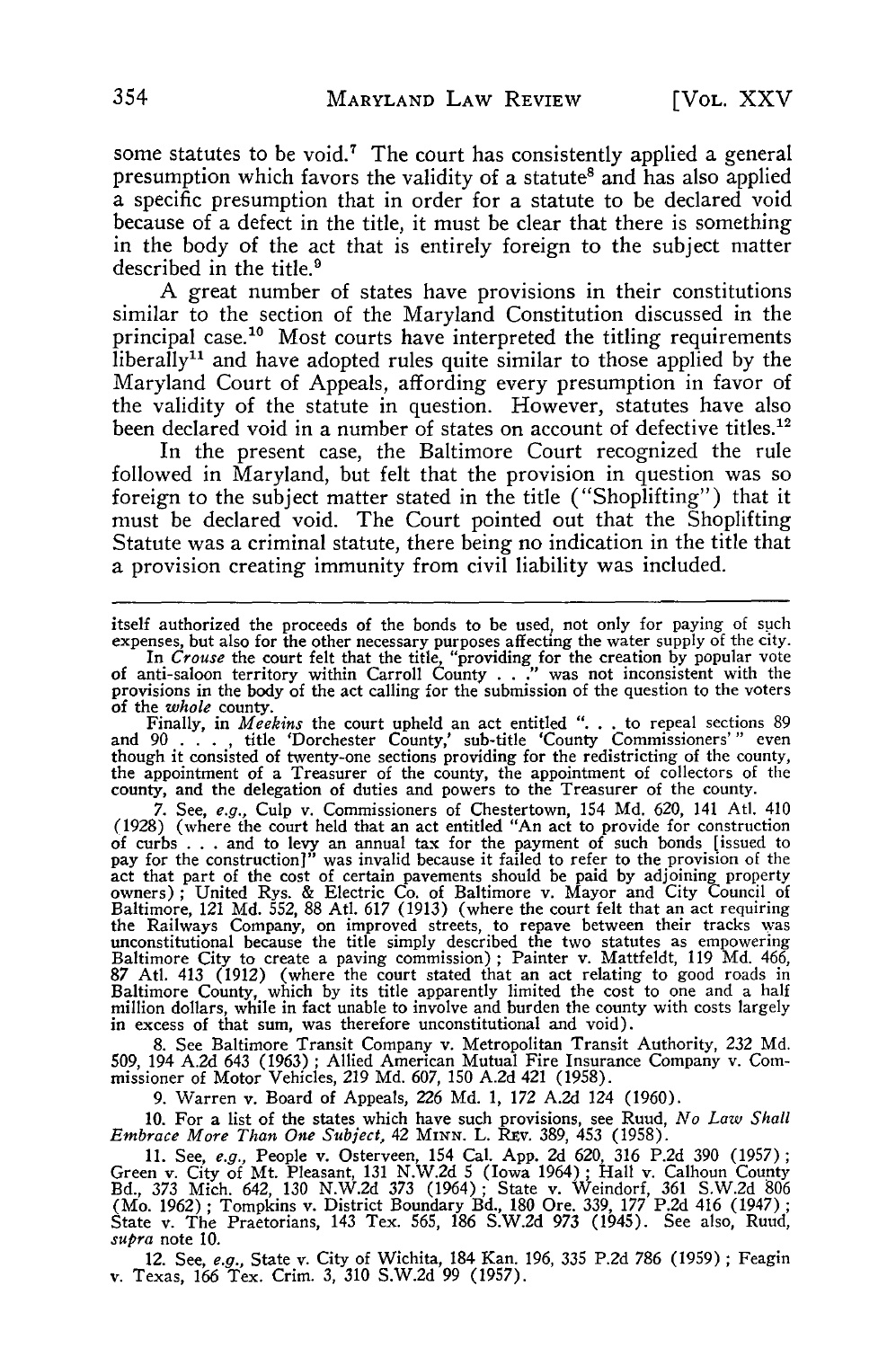**CRIMINAL LAW - Gideon v. Wainwright Applied Retroactively in Maryland.** *Manning v. State,* 237 Md. 349, 206 A.2d 563 (1965). Petitioner Manning was tried and convicted of various offenses in the Municipal Court of Baltimore City and sentenced to a term of imprisonment totalling five years. At his trial, petitioner was neither advised of his right to counsel nor was he given assistance of counsel. Under the then prevailing rule of *Betts v. Brady,* a criminal defendant in a state court was not denied due process of law when not represented by counsel unless the trial was "offensive to the common and fundamental ideas of fairness and right."2 Subsequent to petitioner's conviction, the Supreme Court decided *Gideon v. Wainwright,'* which overruled the *Betts* case and made absolute a defendant's right to counsel in a "serious" state prosecution. Petitioner consequently sought relief under the Maryland Post Conviction Procedure Act.<sup>4</sup> The Criminal Court of Baltimore City held that petitioner's election to waive a jury trial and not to appeal constituted a waiver of his right to counsel even under *Gideon*<sup>5</sup> and that Maryland Rule **719, requiring that. a** defendant be advised of his right to counsel and that counsel be appointed for indigent defendants if they so elect when the "offense charged is one for which the maximum punishment is death, or imprisonment for six months or more, or a fine of \$500 or more, or both **.** . **.",6** did not apply to Municipal Court proceedings. The Maryland Court of Appeals reversed, applying Maryland Rule **719** to the Municipal Court proceeding and applying *Gideon* retroactively to vacate petitioner's convictions.

The Maryland Court of Appeals did not discuss the legal-philosophical considerations in the case.<sup>7</sup> Foremost in their eyes was the fact that the Supreme Court had overruled *Betts v. Brady* in a habeas corpus case collaterally attacking a conviction, rather than in a case before it on direct appeal. Thus, the principle announced in *Gideon* was applied retroactively in that very case. That particular argument has also been persuasive in other courts which have applied *Gideon*

4. MD. **CoDZ ANN.** art. **27, §** 645-A (1957).

5. On appeal, however, the state conceded that petitioner had not intelligently waived his right to counsel in accordance with the criteria for waiver set down in Carnley v. Cochran, 369 U.S. 506, at 516 (1962) : "Presumin

6. **MD.** R. PROC. 719.

7. Cf. Linkletter v. Walker, 381 U.S. 618, 85 S. Ct. 1731, 1734 (1965). The Supreme Court here found no philosophical barrier to the prospective overruling only of Wolf v. Colorado, 338 U.S. 25 (1949) by Mapp v. Ohio, 367 judicial interpretation the vague, indefinite, or generic statutory or common law terms that alone are but empty crevices of the law.

**<sup>1.</sup>** 316 U.S. 455 (1942).

<sup>2.</sup> *Id.* at 473.

<sup>3. 372</sup> U.S. 335 (1963).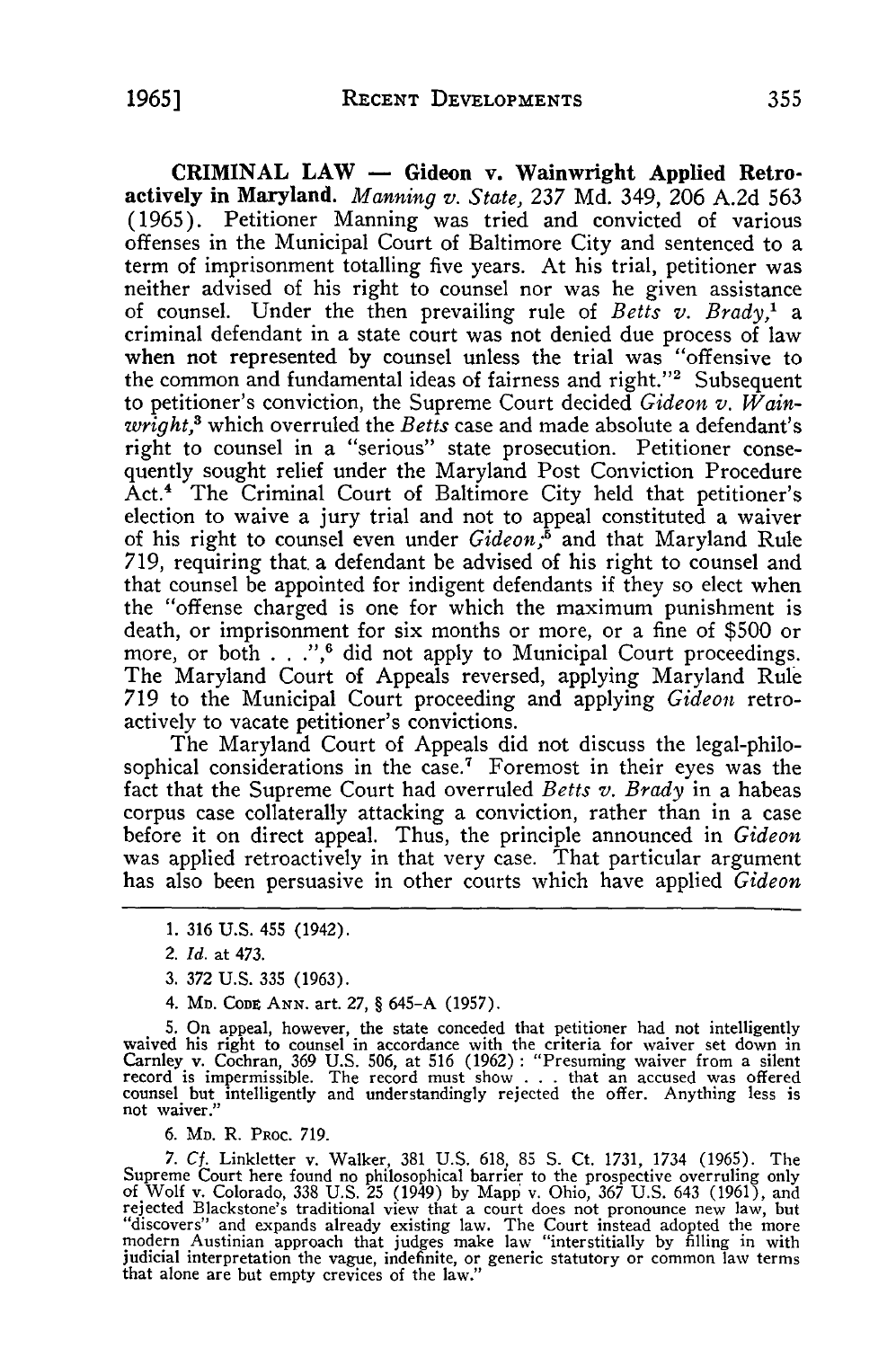retroactively.<sup>8</sup> Secondly, the Supreme Court did not say in its opinion whether *Gideon* was to be applied retroactively. The Maryland Court felt that this was an exceptionally meaningful omission since twentytwo states submitted an amicus brief which requested that the decision be given only prospective application. The Court's third ground for holding *Gideon* retroactive was that the Supreme Court had remanded to state courts by per curiam opinion over forty cases in which the accused was not given the assistance of counsel. Most of these cases were *pre-Gideon* convictions.<sup>9</sup>

These remands, coupled with the decision of *Doughty v. Maxwell,'"* have convinced state and federal courts that the Supreme Court intended *Gideon* to be applied retroactively." By holding *Gideon* retroactive, the Maryland Court of Appeals has followed the overwhelming weight of authority, for with rare exception, *Gideon* has been given retrospective application.<sup>12</sup>

**CRIMINAL LAW - Felony-Murder - Responsibility for the Death of Co-Felon.** *People v. Washington,* 44 Cal. Rptr. 442, 402 P.2d 130 (1965). Defendant was convicted' of the murder of his co-felon under the felony-murder rule.<sup>2</sup> While defendant was in an-

372 U.S. 780 (1963); Picklesimer v. Wainwright, 148 So. 2d 283 (Fla. 1962)<br>remanded, 375 U.S. 2 (1963); Patterson v. State, 227 Md. 194, 175 A.2d 746<br>remanded, 372 U.S. 776 (1963); Gainer v. Pennsylvania, 196 Pa. Super. 57 177 (1962), *remanded*, 372 U.S. 768 (1963). See generally, Note, 61 MICH. L. Rev.<br>219, 272 (1962); and Annot., 93 A.L.R.2d 747, 750 (1964); Note, 25 U. PITT. L. Rev.<br>719, 736 (1964).

10. Doughty was accused of rape and convicted without assistance of counsel<br>In a habeas corpus proceeding before the Supreme Court of Ohio, it was held that<br>Doughty waived his right to counsel by pleading guilty. The Supre granted certiorari and, per curiam, remanded *Doughty* in the "light of *Gideon*, *Wainwright."* On remand, the Ohio Court refused to apply *Gideon*, distinguishing it by the fact that Gideon had requested counsel. The Sup (1963), *relief den.,* 175 Ohio St. 46, 191 N.E.2d *727* (1963), *reversed, 376* U.S. 202 (1963).

11. See, e.g., Durocher v. La Vallee, 330 F.2d 303 (2d Cir.), cert. den., 337 U.S<br>998 (1964); Palumbo v. New Jersey, 334 F.2d 524 (3d Cir. 1964).<br>12. See, e.g., Geather v. State, 165 So. 2d 229 (Fla. 1964); In re Plamer, 3 Jones v. Cunningham, 319 F.2d 1 (4th Cir. 1963). *Contra,* Authur v. People, 393<br>P.2d 371 (1964). The court held in this case that a reading of *Gideon* indicates its<br>application is to be prospective rather than retrospec

<sup>8.</sup> U.S. ex rel. Craig v. Meyers, 329 F.2d 856 (3d Cir. 1964); Barnes v. State, 169 So. 2d 313 (1964); Janiec v. State, 85 N.J. Super. 68, 203 A.2d 727 (1964).<br>9. See, e.g., Jordan v. Wiman, 273 Ala. 709, 142 So. 2d 679 (19

<sup>1.</sup> People v. Washington, 40 Cal. Rptr. 791 (2d Dist. Ct. App. 1964), noted in 33 FORDHzAm L. REv. 721 (1965), 16 HASTINGS L.J. 620 (1965), 10 VILL. L. REv. 579 (1965).

<sup>2.</sup> As established by statute, **CAL. PENAL CODE ANN.** § 189 (1955). Maryland's statute is substantially the same, MD. CODE ANN. art. 27, §§ 407, 408, 410 & 411 (1957).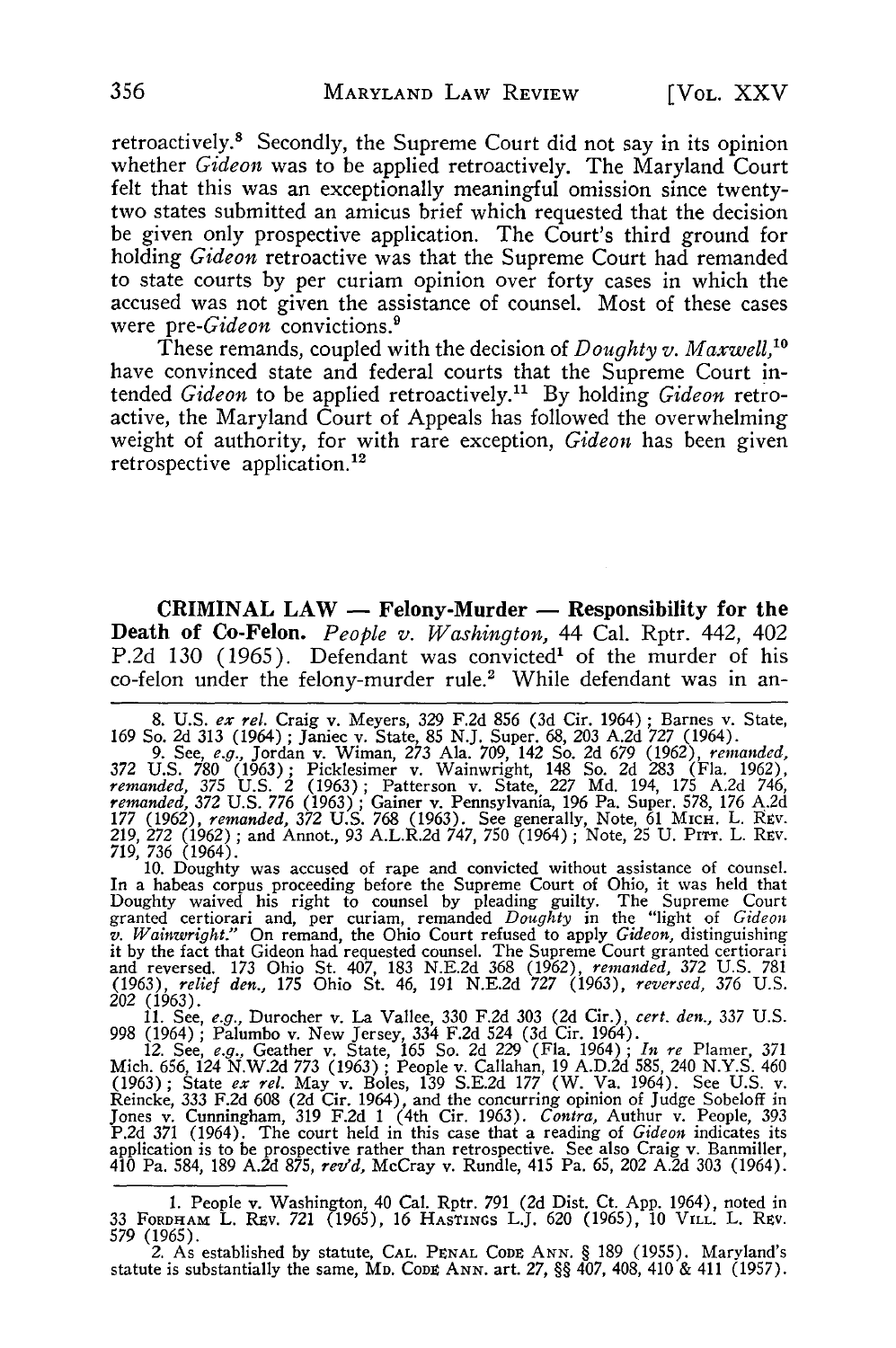other room, looting the gas station's safe, his co-felon entered an adjacent room with pistol in hand and was fatally wounded by the owner of the gas station. On appeal, the conviction was reversed,<sup>3</sup> the court holding that "for a defendant to be guilty of murder under the felony-murder rule the act of killing must be committed by the defendant or by his accomplice acting in furtherance of their common design."<sup>4</sup>

Cases involving extension of the felony-murder rule to situations in which the deceased was killed by someone other than the defendant have provoked much discussion,<sup>5</sup> especially those cases holding contrary to the instant case.' While the commentators generally agree that the felony-murder rule should be limited as in the instant case, the case law has been slow to adopt this view due to strict interpretation of felony-murder statutes,<sup>7</sup> which typically state that "[a]ll murder  $\ldots$ committed in the perpetration or attempt to perpetrate **...** robbery... is murder of the first degree."<sup>8</sup>

Judicial extension of the felony-murder rule, as in *Commonwealth v. Thomas,' People v. Harrison°* and the lower court decision of the instant case,<sup>11</sup> has been avoided in some states by changing the law.<sup>12</sup> England has abolished the felony-murder rule,<sup>13</sup> and the Model Penal Code has replaced it with a rebuttable presumption of malice.<sup>14</sup>

While Maryland accepts the felony-murder rule,<sup>15</sup> the question of its extension as in the instant case has not come before the Court of Appeals. Extension of the felony-murder rule has been considered in a lower Maryland court, where the court held that the defendant's plea that the fatal shot came from the gun of the victim's fellow officer set up a valid defense to the charge.<sup>16</sup>

*4. Id.* at 446, 402 P.2d at 134.

5. See, e.g., Cadmus, The Beginning and End of Attempts and Felonies Under<br>The Felony-Murder Doctrine, 51 DICK. L. REV. 12 (1946); Hitchler, The Killer and<br>His Victim in Felony-Murder Cases, 53 DICK. L. REV. 3 (1948); Morr *Responsibility for the Lethal Acts of Others,* 105 U. PA. L. REv. 50 (1956) ; Packer, *The Case for Revision of the Penal Code,* 13 **STAN.** L. Rev. 252 at 259 (1961) Note, 1961 DUKE L.J. 614.

6. E.g., People v. Washington, 40 Cal. Rptr. 791 (2d Dist. Ct. App. 1964)<br>reversed by instant case; People v. Podolski, 332 Mich. 508, 52 N.W.2d 201 (1952)<br>distinguished in People v. Austin, 370 Mich. 12, 120 N.W.2d 766 (1 noted in 18 MD. L. Rev. 169 (1958).

7. See, *e.g.,* dissent in People v. Washington, 44 Cal. Rptr. 442, 447-51, 402 P.2d 130, 135-39 (1965).

8. **CAL.** PENAL CODE **ANN.** § 189 (1955).

9. 382 Pa. 639, 117 A.2d 204 (1955).

10. 176 Cal. App. 2d 330, 1 Cal. Rptr. 414 (1959).

11. People v. Washington, 40 Cal. Rptr. 791 **(2d** Dist. Ct. App. 1964).

12. *E.g.,* N.Y. PENAL LAW § 1044 (1909); WISC. **STAT. ANN.** § 940.03 (1956).

13. English Homicide Act, 1957, 5 & 6 Eliz. II, c. 11, §1.

14. MODEL **PENAL CODE** § 201.2 (Tent. Draft No. 9, 1959).

15. See Mp. Copg ANN. art. 27, §§ 407, 408, 410 & 411 (1957), applied, *e.g.*, ir<br>Oakley v. State, 238 Md. 48, 207 A.2d 472 (1965); Buettner v. State, 233 Md. 235<br>196 A.2d 465 (1964): Stevens v. State. 232 Md. 33, 192 A.2d

16. State v. Biggue, Criminal Court of Balto. City No. 2191 (July 25, 1938), noted in 16 Mp. L. Rev. 249, at 257, in which the defendant was involved in a gun battle with two guards during an attempted robbery.

<sup>3.</sup> People v. Washington, 44 Cal. Rptr. 442, 402 P.2d 130 (1965).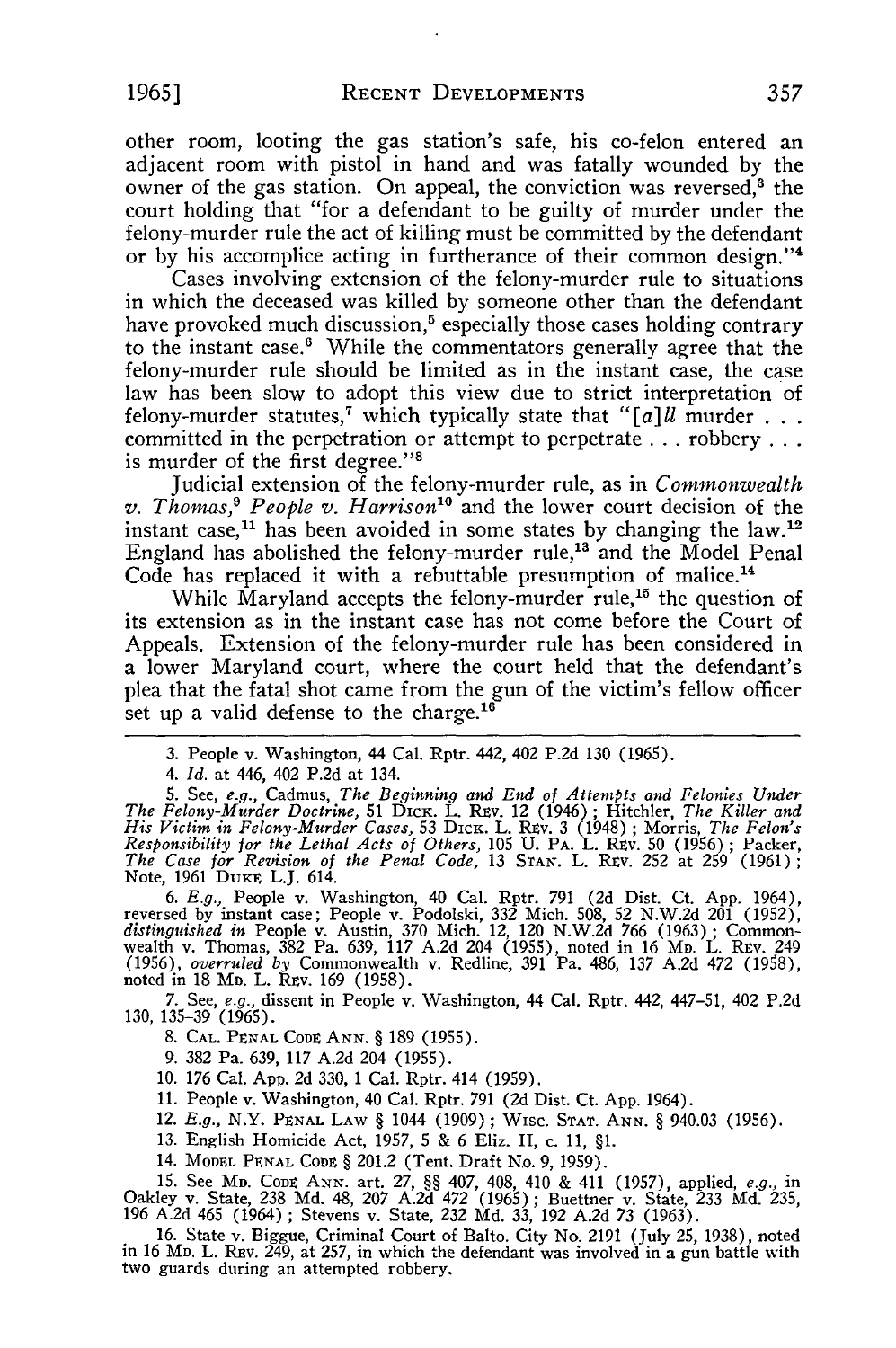In reversing the lower court's conviction in the noted case the Supreme Court of California joins a growing minority of states which limit the application of the felony-murder rule to cases other than those in which the accused's co-felon is killed by a victim of the felony.<sup>17</sup>

**LABOR LAW - State Court Not Preempted From Awarding Damages For Libel Arising Out Of Labor Dispute.** *Meyer v. Joint Council 53, Int'l. Brotherhood of Teamsters,* 416 Pa. 401, 206 **A.** 2d 382 (1965). Plaintiffs were leaders of a labor organization which was attempting to oust the defendant local unions as collective bargaining representatives for certain employees. One week before the NLRB representation election was held, the defendants stated in their union newspaper that the plaintiffs had been individually convicted of one or more of a list of crimes which included rape, robbery, and manslaughter. The plaintiffs sued in the state court seeking damages for libel. The defendants raised a preliminary objection by contending that the state court's jurisdiction was preempted by Section 7 or 8 of the National Labor Relations Act. The trial court dismissed this objection, and the defendants appealed. In affirming the lower court's ruling, the Supreme Court of Pennsylvania relied on *San Diego Bldg. Trades Council v. Garmon.'* In that case, the Supreme Court of the United States said that, "Congress has entrusted administration of the labor policy for the Nation to a centralized administrative agency [NLRB], armed with its own procedures, and equipped with its specialized knowledge and cumulative experience. . . .<sup>72</sup> To fulfill Congress intent to develop a uniform national labor policy, state jurisdiction must yield to the exclusive authority of the NLRB when the activity is arguably subject to Section 7 or **8'** of the National Labor Relations

17. Butler v. People, 125 Ill. 641, 18 N.E. 338 (1888) ; Commonwealth v. Moore, 121 Ky. 97, 88 S.W. 1085 (1905) ; Commonwealth v. Balliro, ....... Mass. ......, 209 N.E.2d 308 (1965) ; Commonwealth v. Campbell, 7 Allen (89 Mass.) 541 (1863) ; People v.<br>Austin, 370 Mich. 12, 120 N.W.2d 766 (1963) ; Commonwealth v. Redline, 391 Pa. 486<br>137 A.2d 472 (1958) ; State v. Oxendine, 187 N.C. 658, 122

1. 359 U.S. 236 (1959). The activity involved was peaceful picketing. The Supreme Court found no "compelling state interest" and held that the state court lacked jurisdiction to award damages for conduct constituting a tortious unfair labor practice under state law. *2. Id.,* at 242.

3. "Employees shall have the right to self-organization, to form, join, or assist<br>labor organizations . . . and to engage in other concerted activities for the purpose of<br>collective bargaining or other mutual aid or prote

29 U.S.C.A. § 157.<br>Section 8 states what acts do or do not constitute an unfair labor practice and<br>defines collective bargaining. The particular sub-section which was in issue here is<br>8(c) which states: "The expressing of semination thereof, whether in written, printed, graphic, or visual form, shall not con-<br>stitute, or be evidence of an unfair labor practice under any of the provisions of this subchapter, if such expression contains no threat of reprisal or force or promise of benefit." 49 Stat. 452, as amended, 29 U.S.C.A. § 158(c).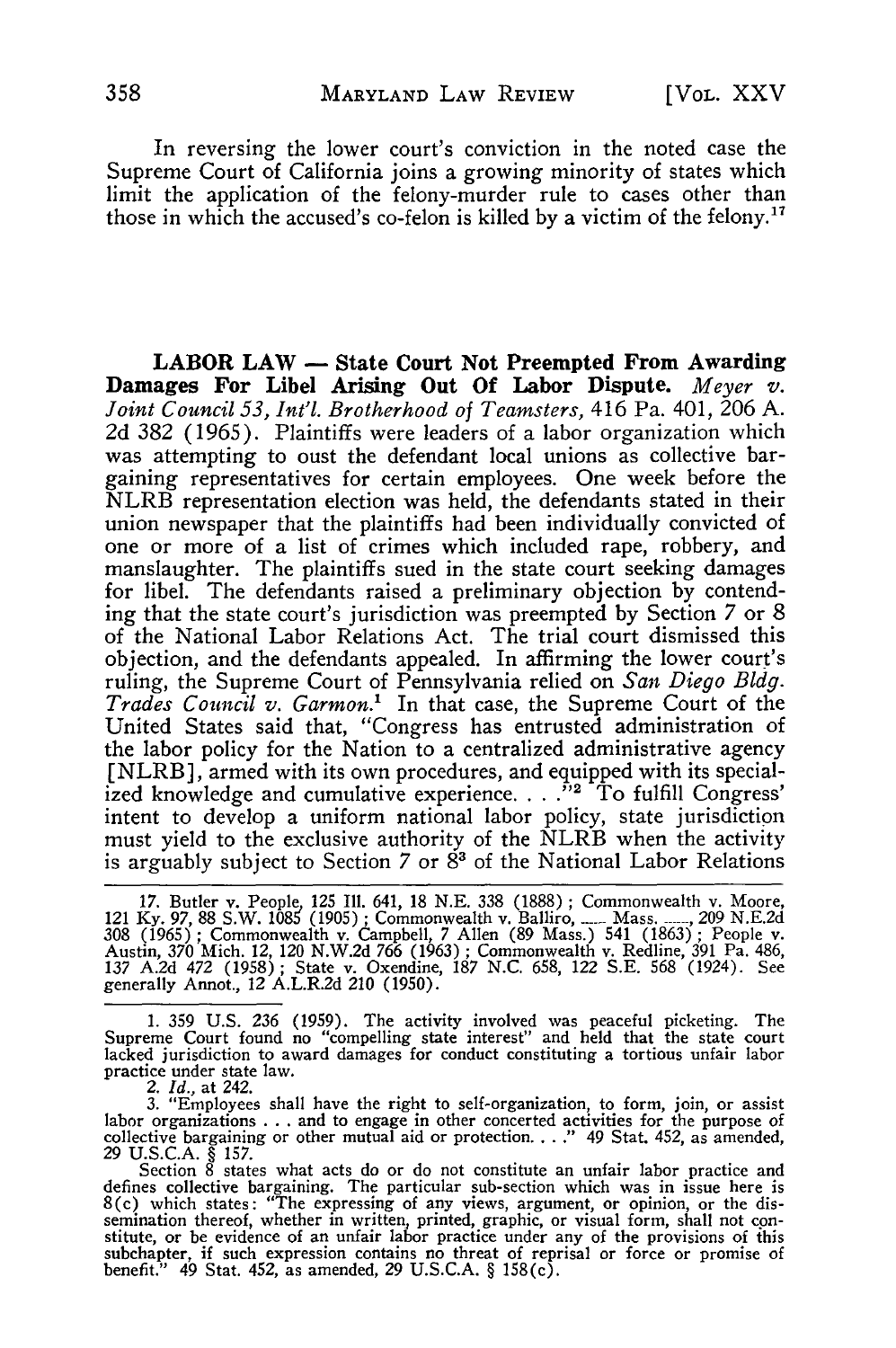Act. However, in clarifying previous cases which had allowed state courts to award damages for tortious activities marked **by** violence and imminent threats to the public order, $4$  the Court established that there is an exception to the theory of preemption based on the principle that "the compelling state interest, in the scheme of our Federalism, in the maintenance of domestic peace is not overridden in the absence of clearly expressed congressional direction."' Applying the principles of *Garmon,* the Pennsylvania court held that the state had a "compelling state interest" in providing a "peaceful forum" to which libelled individuals could bring their claims. Despite the fact that the claims arise out of a labor dispute, they are not to be ignored where the tortious activity alleged was only of "peripheral concern"<sup>6</sup> to the NLRA.

Other courts, when considering whether state jurisdiction over a libel arising out of a labor dispute is preempted **by** the National Labor result. Some have found preemption without considering the exceptions in the  $Gamma$  rule,<sup>7</sup> while others have considered these exceptions but have found that no "compelling state interest" exists<sup>8</sup> or that the libel was more than a peripheral concern of the NLRB.<sup>9</sup> In determining whether a "compelling state interest" exists, the courts have felt that violence or the threat of violence is a necessary requirement under the *Garmon* rule;<sup>10</sup> the principal case expressly rejects such a narrow interpretation.<sup>11</sup>

The Maryland courts have not yet been confronted with the question of preemption in an action for damages for libel arising out of a

6. An activity is of "peripheral concern" where the particular activity is not central to the interest protected by the NLRB — that of insuring an employee's right of free choice. Few cases concerning libel have discussed principal case. *Infra* note 9.

**7.** Troidl v. Keough, 254 N.Y.S.2d 240 (1964); Schnell Tool & Die Corp. v. United Steel Workers of America, 200 N.E.2d 727 (Ohio **C.P.** 1964).

8. Linn v. United Plant Guard Workers of America, 337 F.2d 68 (6th Cir. 1964); Inland Air Conditioning & Refrigeration Contractors Ass'n, Inc. v. Bergan, 57 L.R.R.M. 2296 (Cal. Super. Ct. 1964); Blum v. International Ass'n

**9.** Blum v. International Ass'n of Machinists, 42 N.J. 389, 201 A.2d 46 (1964) *Cf.* Chauffeurs, Teamsters Local 150, IBT v. Superior Ct., 39 Cal. Rep. **590** (Cal. Dist. Ct. App. 1964) (court refused to grant an injunction against the libel).

**10.** See cases cited, *supra* note 7; see Merrifield, *Federal-State Jurisdiction in Labor Relations Law,* 29 Gro. WASH. L. REv. 318, 338 (1960).

11. 206 A.2d 382, 385, n.10; the court cites California Dump Truck Owners Ass'n v. Joint Council of Teamsters, 49 L.R.R.M. 2932, (Cal. Super. Ct. 1962), as in accord with their holding, 206 A.2d at 385, n.9; however, the California court pointed<br>out that they were not bound by the *Garmon* rule since the alleged libel was no<br>related to a labor dispute. 49 L.R.R.M. 2932, at 2933.

<sup>4.</sup> International Union, United Automobile, Aircraft and Agricultural Implement Workers, etc. v. Russell, 356 U.S. 634 (1958) (damages for union's malicious interference with employee's lawful occupation); United Construction Workers, etc. v.<br>Labernum Const. Corp., 347 U.S. 656 (1954) (damages for union's agents threatening<br>and intimidating contractor's officers and employees so th continue with construction projects).

<sup>5. 359</sup> U.S. 236, at 247; the Court also established that the states were not pre-<br>empted from the power to regulate "where the activity regulated was a merely peripheral concern of the Labor Management Relations Act." Id.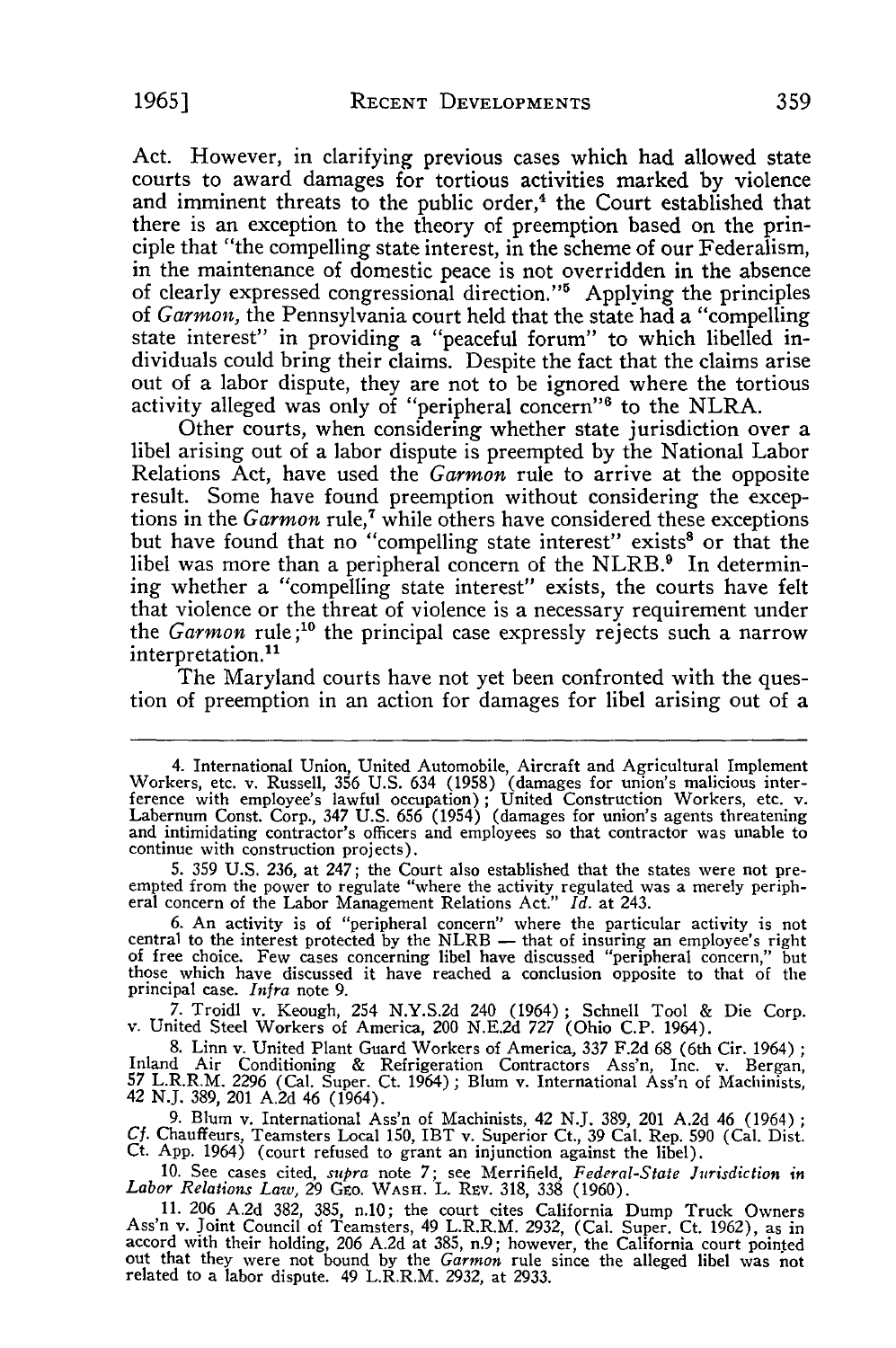labor dispute. However, the Court of Appeals has held that the state court has jurisdiction over a tort action by an employer to recover damages from the union for physical and economic injuries to the employer's business, where the tortious acts involved were an imminent threat to public order. $12$ 

**PUBLIC ACCOMMODATIONS - Establishments Covered by Civil Rights Act of 1964.** *Cuevas v. Sdrales,* 344 **F.2d 1019** (10th Cir. 1965). *Pinkney v. Meloy, 241* F. Supp. *943* (N.D. Fla. 1965). In *Cuevas,* a Negro sought injunctive relief under the Civil Rights Act of 1964<sup>1</sup> to restrain a tavern operator from refusing to serve him. The tavern served primarily beer and did not serve meals or other food. The District Court dismissed the action and the Circuit Court, on appeal, affirmed, holding that beer was not food within the meaning of the act and therefore the tavern, at which no food was sold, was not a place of public accommodation within the meaning of the act.<sup>2</sup>

Title II of the Civil Rights Act of 1964 lists as covered places "any restaurant, cafeteria, lunchroom, lunch counter, soda fountain, or other facility principally engaged in selling food for consumption on the premises" whose operations affect commerce.<sup>3</sup> Such establishments as restaurants and department store lunch counters and tearooms have been held to fall within its scope.<sup>4</sup> It was the intention of Congress, however, that bars and taverns should not be considered places of public accommodation, and the principal case interprets the act in this manner.<sup>5</sup> In Maryland, the 1963 Maryland Public Accommodations Act covers establishments serving food, but specifically exempts those bars and taverns which are primarily devoted to the sale of alcoholic beverages.<sup>6</sup>

In *Meloy,* Negro plaintiffs brought an action under Title II of the Civil Rights Act of 1964 against defendant barber who refused them service. Defendant's shop consisted of leased space in the basement of a hotel, and the chairs were in turn leased to independent barbers. The hotel was a place of public accommodation as defined by the act, and the barbershop held itself out as available to hotel patrons, although 95% of the barbershop patrons were local residents. The District Court found that the barbershop was also a place of public accommodation, and ruled that the proportion of local to transient customers was not a criterion for coverage by the act.

12. See Solo Cup Co. v. International Brotherhood of Pulp, Sulphite and Paper Mill Workers AFL-CIO, 237 Md. 143, 205 A.2d 213 (1964).

- *2. Accord,* Tyson v. Cazes, 238 F. Supp. 937, 942 (D. La. 1965).
- 3. 42 **U.S.C.** § 2000a(b) (2).

<sup>1. 78</sup> Stat. 241 (1964), 42 U.S.C. § 2000a (1964).

<sup>4.</sup> Katzenbach v. McClung, 379 U.S. 294 (1964) (restaurant); Hamn v. City of Rock Hill, 379 U.S. 306 (1964) (lunch counter and tearoom in department store). 5. 344 F.2d 1019, 1021-23.

<sup>6.</sup> **MD. CoDE ANN.** art. 49B, §§ **11, 12** (Supp. 1964).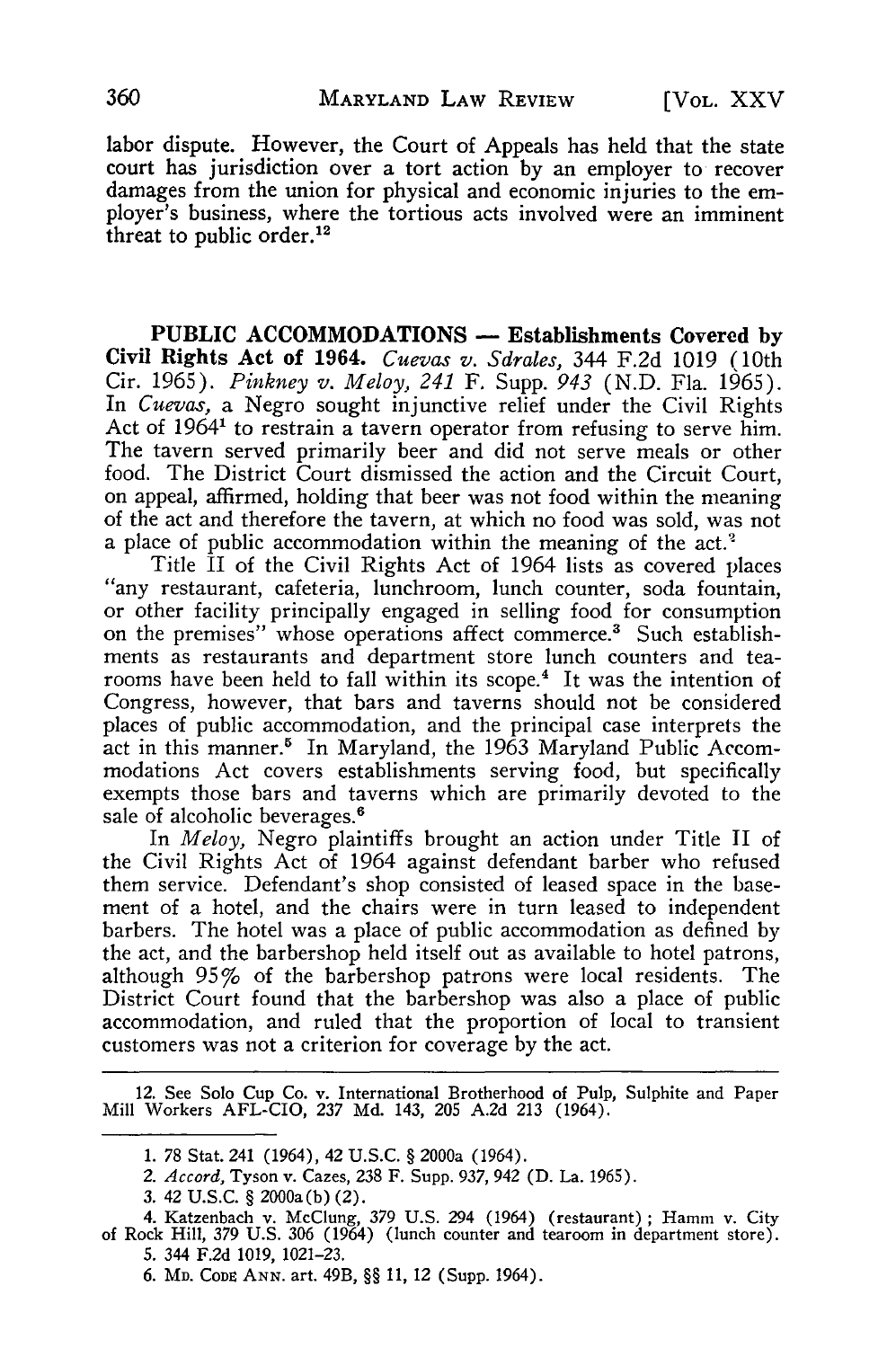The Civil Rights Act of 1964 includes within its definition of public accommodations, "any inn, hotel, motel, or other establishment which provides lodging to transient guests."<sup>7</sup> The definition also includes "any establishment which is physically located within the premises of any establishment otherwise covered by this subsection,... which holds itself out as serving patrons of such covered establishment."<sup>8</sup> Although all barbershops were not intended to be covered by the act, its legislative history clearly shows that hotel barbershops, such as in the principal case, were intended to be within its scope.<sup>9</sup>

SERVICE OF **PROCESS - Constitutionality of Maryland** Substitute Service Statute. *Gkiafis v. Steamship Yiosonas,* 342 F.2d 546 (4th Cir. 1965). Charles Gkiafis, a Greek seaman, allegedly suffered an injury while serving aboard the steamship Yiosonas in the Port of Baltimore on September 5, 1961. Gkiafis subsequently sued the Yiosonas and its owner, a Panamanian corporation. Jurisdiction over the shipowner was obtained **by** substitute service of process on the State Department of Assessments and Taxation.' The shipowner filed a motion to quash service of process and dismiss the libel contending, *inter alia*, that the Maryland statute<sup>2</sup> which provides for substituted service is unconstitutional. The defendant argued that the procedure provided **by** the statute was not reasonably calculated to insure notice to him, since there was no requirement for filing a return receipt for the registered letter of notification sent to him. The trial court upheld the constitutionality of the statute but granted the shipowner's motion to quash process on other grounds. The Fourth Circuit, on appeal, held the Maryland substitute service statute constitutional.

The general rule as to the validity of substitute service statutes is that the form of service provided for **by** the statute must be reasonably calculated to give notice of the suit to the foreign corporation.3 Securing a return receipt from the foreign corporation and filing the receipt with the court is not a prerequisite; it is only one of the possible provisions which may be adopted.4 The statute involved in the instant case required that notice of the suit be sent to the defendant **by** registered mail **by** an agency of the State of Maryland. The Fourth Circuit cited an earlier court decision which indicated that there was no reason to presume the State agency would not perform the duty imposed upon it, and that therefore the statute was reasonably calculated to give notice of the suit to the foreign corporation.<sup>5</sup>

- **7.** 42 U.S.C. § 2000a(b) (1). **8.** 42 U.S.C. § 2000a(b) (4).
- 

**9.** 241 F. Supp. 943, 946-47. See generally Sanders, *The Civil Rights Act of 1964,* 27 TExAs B.J. 931, 1016 (1964) ; Recent Statute, **78** HARV. L. Rev. 684, 687 (1965).

- 1. Pursuant to M<sub>D</sub>. Code ANN. art. 23, § 92(b) (1957).<br>2. M<sub>D</sub>. Code ANN. art. 23, §§ 97 & 98 (1957).
- 

3. See Mullane v. Central Hanover Bank & Trust Co., 339 U.S. 306 (1950);<br>International Shoe Co. v. State of Washington, 326 U.S. 310 (1945); Wuchter v.<br>Pizzuti, 276 U.S. 13. 19 (1928): RESTATEMENT, JUDGMENTS § 30. comment 4. Speir v. Robert C. Herd & Co., 189 F. Supp. 432, 434 (D. Md. 1960).

5. *Id.* at 435.